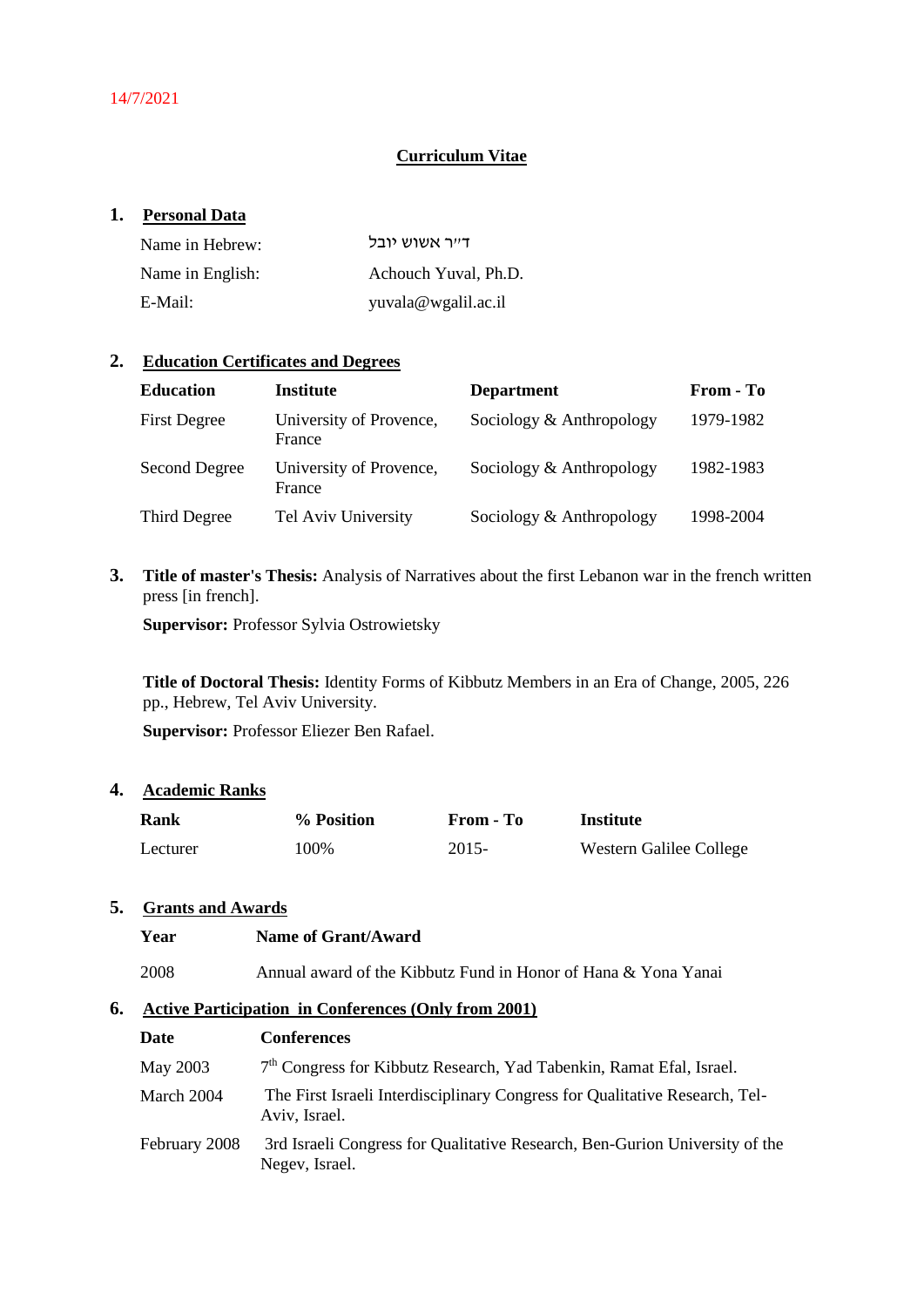| <b>July 2010</b> | 10 <sup>th</sup> Conference of the International Communal Studies Association (ICSA),<br>Max Stern Yezreel Valley College, Israel.   |
|------------------|--------------------------------------------------------------------------------------------------------------------------------------|
| April 2011       | People Make Place – the 10 <sup>th</sup> International SIEF Congress, Lisbon, Portugal.                                              |
| May 2012         | 39 <sup>th</sup> Congress of the Israeli Anthropological Association, University of<br>Haifa, Israel.                                |
| <b>July 2012</b> | National Congress for Kibbutz Research, Yad Tabenkin, Israel.                                                                        |
| February 2013    | 44 <sup>th</sup> Congress of the Israeli Sociological Society, Ruppin Academic Center,<br>Israel.                                    |
| June 2013        | Communal Pathways to Sustainable Living, Conference of the International Communal<br>Studies Association (ICSA), Findhorn, Scotland. |
| May 2014         | 41 <sup>st</sup> Congress of the Israeli Anthropological Association, The Van Leer<br>Jerusalem Institute, Israel.                   |
| June 2014        | International Conference: Makelearn 2014, Portoroz, Slovenia.                                                                        |
| <b>July 2015</b> | National Congress for Kibbutz Research, Givat Haviva-The Center for a Shared<br>Society, Israel.                                     |
| <b>July 2016</b> | International ISA Forum, Vienna, Austria.                                                                                            |
| <b>July 2018</b> | ISA World Congress, Toronto, Canada.                                                                                                 |

# **7. Positions Held**

| From-To   | <b>Institute</b>                     | <b>Position</b> | % Position |
|-----------|--------------------------------------|-----------------|------------|
| 1999-2015 | Oranim Academic College of Education | Teacher         | 33%        |
| 2004-2005 | Western Galilee College              | Teacher         | 80%        |
| $2005 -$  | <b>Western Galilee College</b>       | Lecturer        | 100%       |
| 2006-2016 | Kinneret Academic College            | Teacher         | 42%        |
| 2016-     | Zefat Academic College               | Teacher         | 42%        |

# **8. Additional Professional Experience (Public Positions)**

1996-2000 Research Fellow at Yad Tabenkin, the research and documentation center of the United Kibbutz Movement.

1998-2014 Research Fellow at the Institute for the Research of the Kibbutz and the Cooperative Idea, University of Haifa.

2015- Member of the International Sociological Association.

2016- Review of paper for publication in Israeli Sociology – a journal for the study of society in Israel.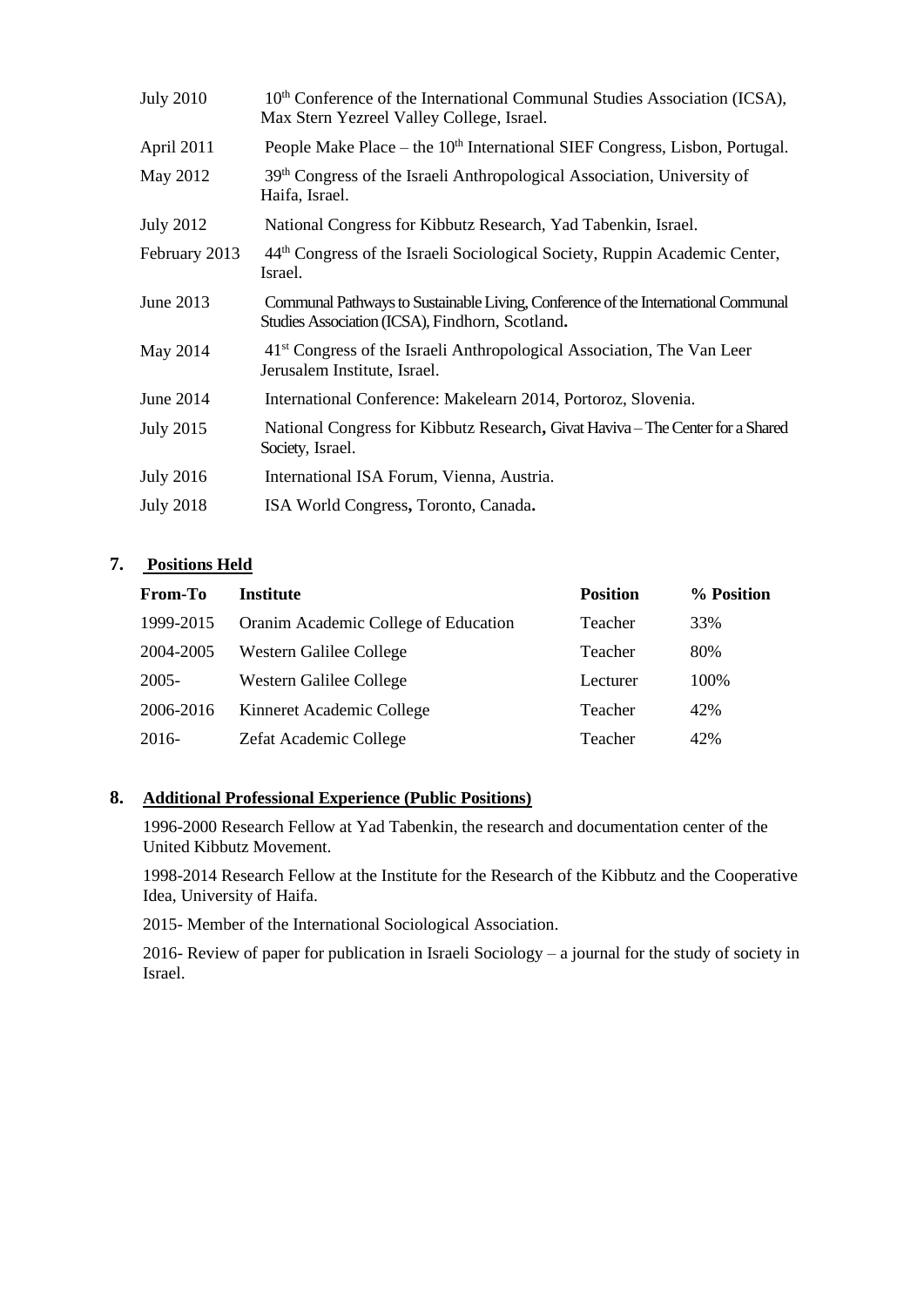# **9. Scientific Areas of Specialization**

Kibbutz research, qualitative methodology, social identities

### **10. Miscellaneous**

Informal methodologic supervision of a doctoral student who also teaches at Western Galilee College, provided gratis. The student has since received a Ph.D.

Organizing the Western Galilee College Sociology and Anthropology Seminar for the past five years (eight sessions annually).

# **11. Academic Profile).**

Over the past decade, I have worked together with Dr. Yaffa Moskovich, following changes in three different industrial plants of privatized/renewed kibbutzim. These studies have led to a series of publications, in English and Hebrew, from 2013 to 2017. In the last two years, the focus of my research has shifted to the overall decline of kibbutz industry. Indeed, following an extensive series of mergers and acquisitions, more than 120 plants (out of 350) were removed from the Kibbutz Industry Association list since 2000. I am working on a grounded theory to explain this phenomenon from a kibbutz perspective.

In future studies, I plan to examine the renewal of local communities through the acceptance of young, non-kibbutz populations as full kibbutz members. This new process, that has not been studied to date, contrasts with the absorption of residents in new neighborhoods close to the original localities—a common practice during the past two decades. I am now studying the new development at my own kibbutz and am curious to determine what happens in other kibbutzim as well.

Besides conducting research, I believe that teaching in a peripheral area of Israel is an authentic social mission. More than simply transmitting knowledge, I try to provide students with a positive learning experience than can arouse their thirst for knowledge, as some of my teachers succeeded in doing for me. Whenever one of my students continues studying for an M.A. degree, I consider it a kind of small victory over structural social inequality. This mission becomes more challenging each year.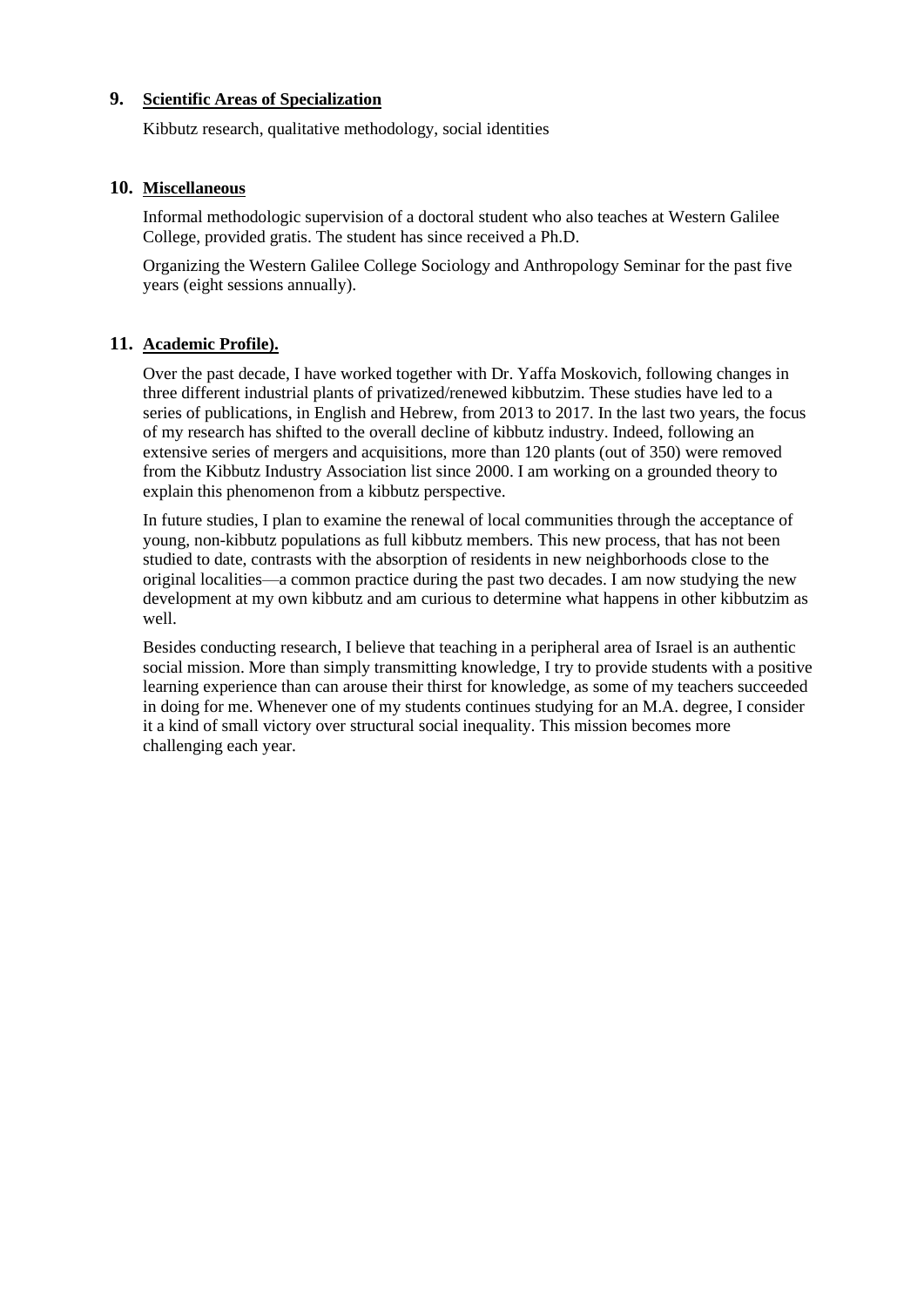# **Publications**

#### **Yuval Achouch, Ph.D**.

#### **A. Books (as author)**

1. Achouch, Y. & Rapoport, T. (1999). *Weighing the Changes – Part 2: Interviews and Observations*. Ramat Efal, Israel: Yad Tabenkin. 144 pp. [Hebrew]

## **B. Articles in periodicals**

- 2. Achouch, Y. (2000). To Reconstruct Inequality: Remuneration for Work and Actors' Strategies to Increase Income in the Kibbutz. *Journal of Rural Cooperation*, *28*(1), 3-18. (SJR, Q3)
- 3. Achouch, Y. & Morvan, Y. (2012-2013). The Kibbutz and Development Towns in Israel—Zionist Utopias: Ideals Ensnared in a Tormented History [trans. Sharon Moren]. *Justice spatiale | Spatial Justice*, 5. [http://www.jssj.org.](http://www.jssj.org/)
- 4. Moskovich, Y. & Achouch, Y. (2013). Cultural Change in the Kibbutz Factory 'Bereshit' (Genesis): An Israeli Case Study. *Journal of Organizational Transformation & Social Change*, *10*(1), 21-41. (SJR, Q2)
- 5. Moskovich, Y. & Achouch, Y. (2012). Cultural Change in the Kibbutz Factory 'Bereshit' (Genesis): An Israeli Case Study [reviewed]. *Social Issues in Israel*, *a Journal for Study and Analysis of Israeli Social Issues*, *15*(2), 145-170. [Hebrew]
- 6. Moskovich, Y. & Achouch, Y. (2013). From Collectivism to Capitalism: Cultural Change in a Kibbutz Factory in Israel. *Journal of Rural Cooperation*, *41*(1), 80-95. (SJR, Q3)
- 7. Moskovich, Y. & Achouch, Y. (2014). Transformational Leadership in a Kibbutz Factory: An Israeli Case Study. *International Leadership Journal*, *6*(1), 46-69.
- 8. Moskovich, Y. & Achouch, Y. (2014). Millennium Industries Life Cycle of a Kibbutz Plant. *Journal of Rural Cooperation*, *42*(2), 163-180. (SJR, Q3)
- 9. Moskovich, Y. & Achouch, Y. (2015). Metamorphosis of a Kibbutz Industry: An Israeli Case Study. *EuroMed Journal of Business*, 10 (2), 181-197. (SJR, Q3)
- 10. Moskovich, Y. & Achouch, Y. (2017). Cultural Change in a Kibbutz Factory as an Outcome of the Privatization Process. *Israel Affairs*, *23*(1), 427-446. (SJR, Q2)
- 11. Moskovich, Y. & Achouch, Y. (2017). Clan-Culture Attributes in a Privatized Kibbutz Industry: An Israeli Case Study. *Comparative Sociology*, *16*, 213-247. (SJR, Q3)
- 12. Moskovich, Y. & Achouch, Y. (2017). Family Home Culture and Management-Employee Relationships: Comparing Two Kibbutz Factories. *Journal of Co-operative Organization and Management*, *5*, 95-107. (SJR, Q2)
- 13. Achouch, Y. (under review). The destiny of kibbutz industry in Israel: From family businesses to cash mergers. *Journal of Co-operative Organization and Management*, (SJR, Q2)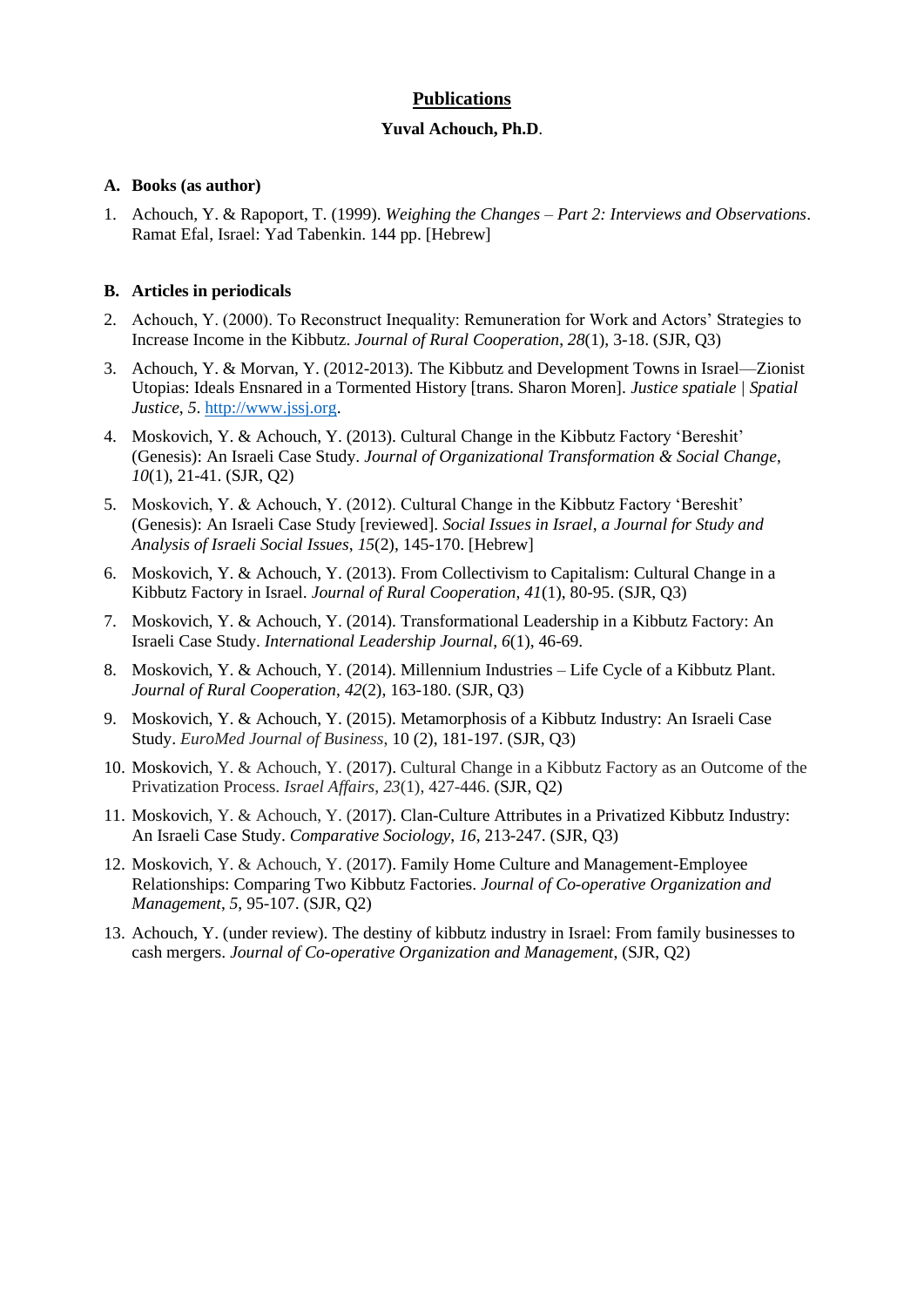Orchan, E., Adar, G., Rosolio, D. & Achouch, Y. (2001). Community Neighborhood in Moshavim – Research Paper No. 169. Haifa: University of Haifa, Institute for Research on the Kibbutz and the Cooperative Idea, 43 pp. [Hebrew]

Rosolio, D. & Achouch, Y. (2001). Relations between Center and Periphery – A Case Study: Kibbutz– Regional Council–Kibbutz Federation. Research Paper No. 175. Haifa: University of Haifa, Institute for Research on the Kibbutz and the Cooperative Idea, 59 pp. [Hebrew]

Orchan, E., Adar, G., Rosolio, D. & Achouch, Y. (2002). Community Neighborhood in Communal Moshavim. Research Paper No. 180. Haifa: University of Haifa, Institute for Research on the Kibbutz and the Cooperative Idea, 141 pp. [Hebrew]

Rosner, M., Orchan, E., Achouch, Y., Goldemberg, J., Getz, S. & Rosolio, D. (2004). The Process of Change in Kibbutzim, Case-Study in Four Kibbutzim. Research Paper No. 187. Haifa: University of Haifa, Institute for Research on the Kibbutz and the Cooperative Idea, 93 pp. [Hebrew]

Orchan, E., Adar, G., Achouch, Y. (2004). Studying Five Days a Week in the State Educational System – Focus Groups. Haifa: University of Haifa, Institute for Research on the Kibbutz and the Cooperative Idea, 79 pp. [Hebrew]

# **ג. הרצאות בכנסים מדעיים SCIENTIFIC AT PRESENTED PAPERS CONFERENCES**

"Identity Forms of Kibbutz Members Involved in Kibbutz Transformation", 7<sup>th</sup> Congress for Kibbutz Research. May 2003: Yad Tabenkin, Ramat Efal, Israel.

"A Method for Structural Analysis of Life Stories", The First Israeli Interdisciplinary Congress for Qualitative Research. March 2004: Tel-Aviv, Israel.

"Key Expression as a Tool for Narrative Analysis", The First Israeli Interdisciplinary Congress for Qualitative Research. March 2004: Tel-Aviv, Israel.

"Structural Identity and Social Change in the Kibbutz",  $10<sup>th</sup>$  Conference of the International Communal Studies Association (ICSA). July 2010: Max Stern Yezreel Valley College, Israel.

"The Sense of Be-longing and Belonging to the Changing Kibbutz", People Make Place – the  $10<sup>th</sup>$ International SIEF Congress. April 2011: Lisbon, Portugal.

"Cultural Change in a Kibbutz Factory – Is It Only Symbolic?", 39<sup>th</sup> Congress of the Israeli Anthropological Association. May 2012: University of Haifa, Israel.

"Cultural Change at Genesis – a Kibbutz Factory", National Congress for Kibbutz Research. July 2012: Yad Tabenkin, Israel.

" From Equal to Hierarchical Society – Changes at a Kibbutz factory", 44th Congress of the Israeli Sociological Society. February 2013: Ruppin Academic Center, Israel.

"Social Change and Organizational Culture at Newplast – a Kibbutz Factory", Communal Pathways to Sustainable Living, Conference of the International Communal Studies Association (ICSA). June 2013: Findhorn, Scotland**.** 

**"**Millennium Industries, Between Preservation and Liquidation – a Case Study of Kibbutz Industry**",**  41st Congress of the Israeli Anthropological Association. May 2014: The Van Leer Jerusalem Institute, Israel.

"Social Change and Leadership Style at a Kibbutz Factory", International Conference: Makelearn 2014. June 2014: Portoroz, Slovenia.